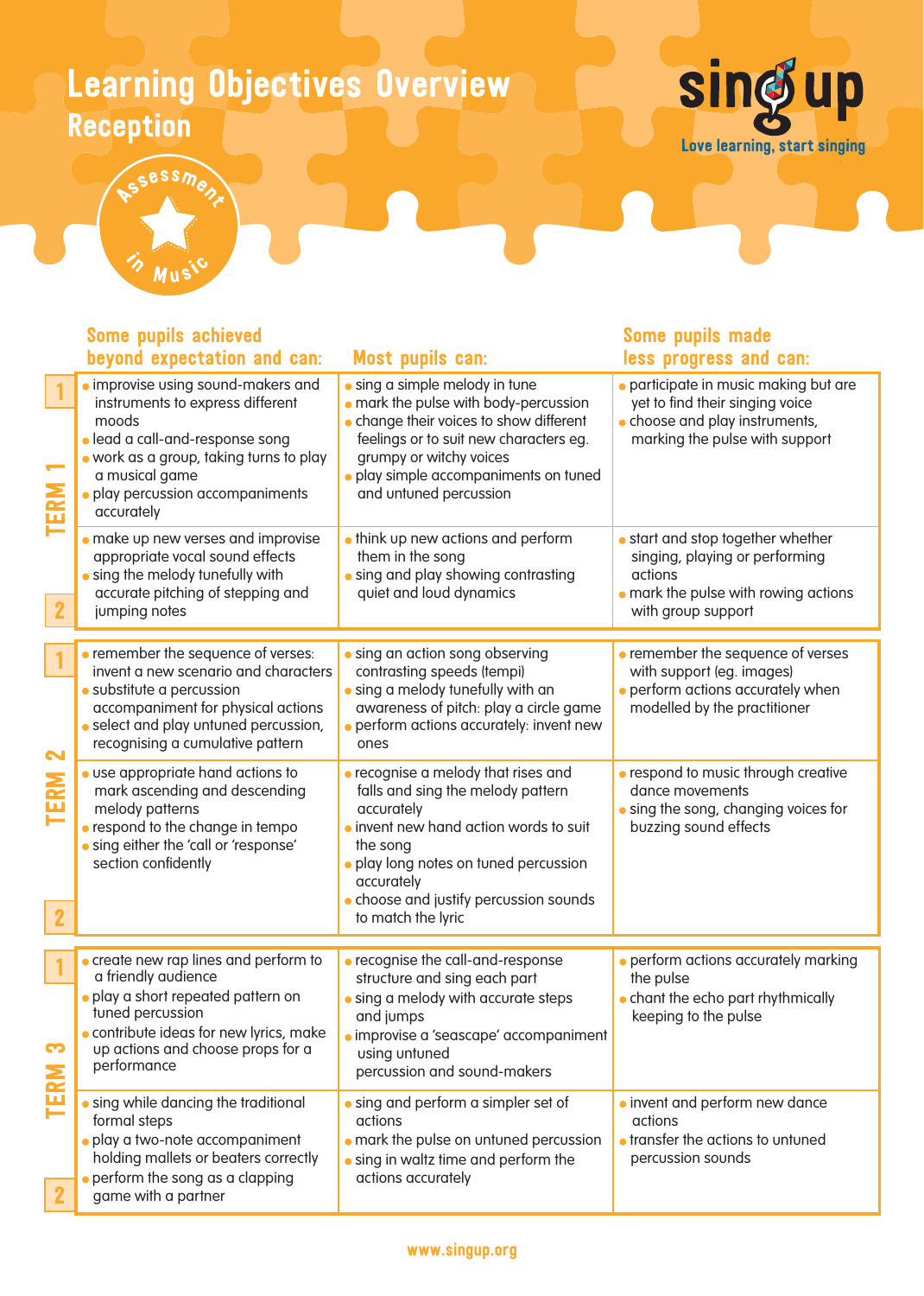# Learning Objectives Overview Key Stage 1, Year 1



Some pupils made less progress and can:

### Some pupils achieved beyond expectation and can: Most pupils can:

Assessment

 $\gamma$  Music

| $\blacksquare$<br>TERM<br>$\overline{2}$ | · perform songs in different styles,<br>eg. chirpy Cockney or relaxed swing<br>· play rhythmic accompaniments on<br>percussion<br>· play kazoos to add an interesting<br>timbre                                                                                                             | · manage a cumulative structure and<br>remember the order of events<br>. work with others to give a performance<br>with props<br>• mark rests with sound-makers<br>· sing a verse in a small solo group | · take part in a performance<br>• sing the melody line of many songs<br>manage the cumulative structure<br>• supported by visual prompts                     |
|------------------------------------------|---------------------------------------------------------------------------------------------------------------------------------------------------------------------------------------------------------------------------------------------------------------------------------------------|---------------------------------------------------------------------------------------------------------------------------------------------------------------------------------------------------------|--------------------------------------------------------------------------------------------------------------------------------------------------------------|
|                                          | · make voices louder and quieter to<br>enhance the meaning of the lyrics<br>· adapt voices and select actions to<br>suit different characters<br>· incorporate additional characters<br>and suitable actions<br>• create new lines for a different sports<br>rap and perform to an audience | · maintain a rhythmic ostinato during a<br>performance of the rap<br>• chant rhythmically, keeping together as<br>a group, marking rests accurately                                                     | • recognise the song's repeated lines<br>after many repetitions<br>• remember the order of verses                                                            |
|                                          |                                                                                                                                                                                                                                                                                             |                                                                                                                                                                                                         |                                                                                                                                                              |
| 2                                        | • sing a dotted melody, marking rests<br>with untuned percussion<br>· perform actions accurately following<br>contrasting rhythm patterns<br>• invent new travelling lyrics and<br>matching movements                                                                                       | · play a clapping game while singing<br>· sing a song recognising changing<br>speeds (tempi)<br>• invent new lyrics and clapping<br>patterns                                                            | • sing a song recognising changing<br>speeds (tempi) when led by the<br>practitioner<br>· participate in a clapping game while<br>singing                    |
| TERM<br>$\mathbf{2}$                     | • pick out the three-note tune by ear<br>• sing either part of the<br>call-and-response section confidently<br>· substitute new rhymes to personalise<br>the game<br>· invent a new version of Acka backa                                                                                   | • add a pitched melody to the song<br>· play a three-note accompaniment<br>accurately using a correct mallet hold<br>· use provided rhymes to make up new<br>lyrics and moves                           | • chant rhythmically, adding sound<br>effects<br>• play the game: accept being out                                                                           |
|                                          |                                                                                                                                                                                                                                                                                             |                                                                                                                                                                                                         |                                                                                                                                                              |
| $\vert$ 1<br>က<br>TERN                   | · take part in a performance<br>• sing the melody line of many songs<br>· manage the cumulative structure<br>supported by visual prompts                                                                                                                                                    | · sing a traditional song set in a<br>minor key<br>• remember the counting pattern and<br>fit the long narrative lines accurately to<br>the music<br>• perform a dance to accompany<br>the song         | · play an ostinato on home-made<br>'harvest' shakers or untuned<br>percussion<br>• sing a traditional song remembering<br>the sequence of verse and choruses |
|                                          | • find partners at appropriate<br>moments in the song<br>• change dance steps to mark the<br>time-signature change<br>· adopt solo acting roles                                                                                                                                             | • understand the terms verse and chorus<br>in the context of a song<br>• mark the pulse throughout the song<br>· switch confidently from march to jig<br>time in their singing                          | · participate in a performance<br>incorporating singing and playing<br>percussion<br>• invent actions to support the meaning<br>of the verses                |

### www.singup.org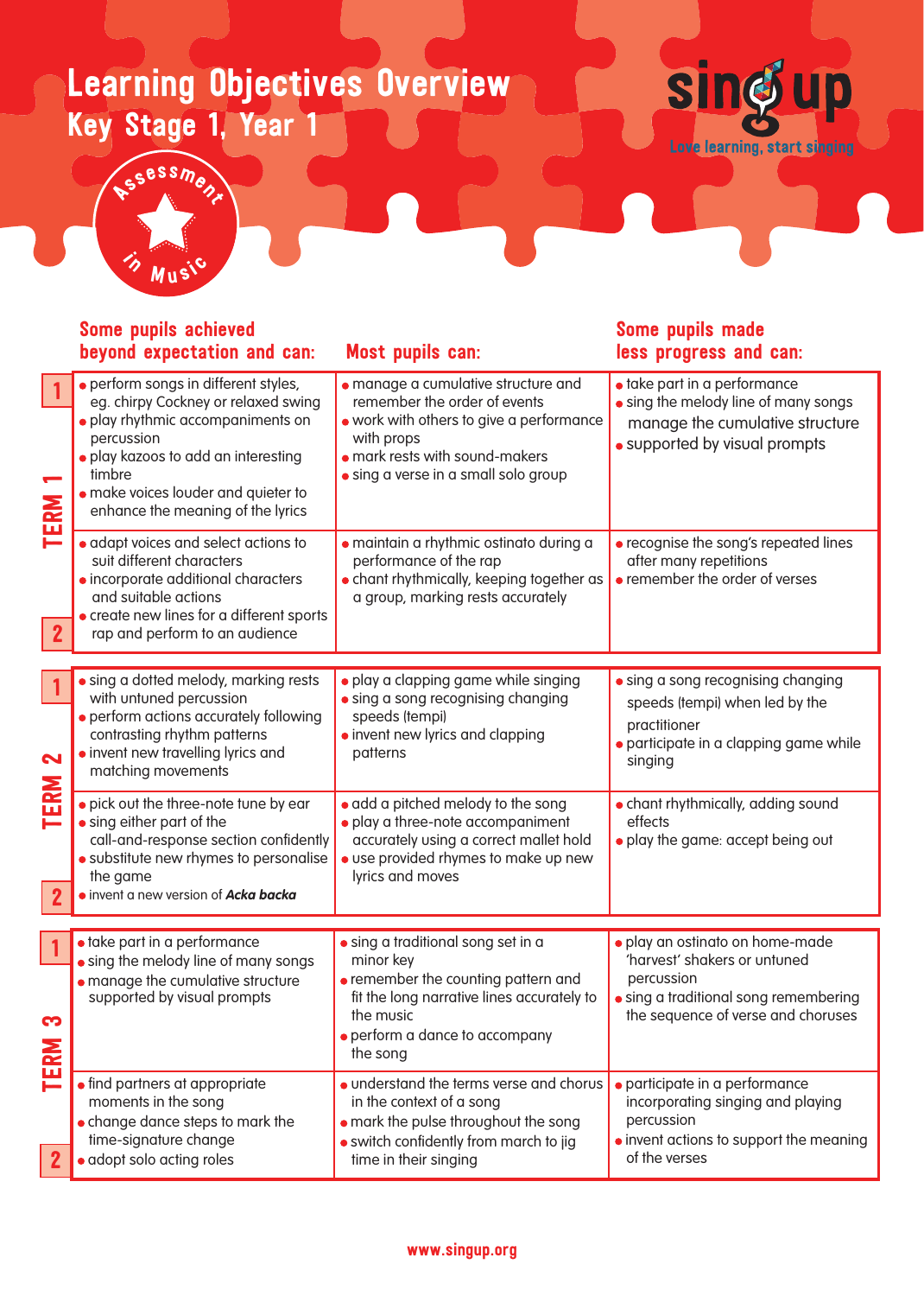# Learning Objectives Overview Key Stage 1, Year 2





SS<sup>essme</sup>nt

### Some pupils achieved beyond expectation and can: Most pupils can:

### Some pupils made less progress and can:

| $\overline{\phantom{0}}$<br><b>TERM</b><br>$\mathbf{2}$ | • sing a melody confidently and pitch<br>awkward intervals correctly<br>· give a performance using<br>controlled dynamics<br>· play echoed phrases by ear on a<br>pitched instrument<br>· lead an echo warm-up based on a<br>song melody | · recognise echoing phrases by ear<br>• communicate the meaning of songs<br>with good diction<br>· maintain a body-percussion pattern<br>accurately<br>• recognise the structure of verse<br>and chorus                                             | • sing echoed phrases as part of<br>a group<br>• manage actions to match the<br>word-play<br>· recognise verse and chorus sections                 |
|---------------------------------------------------------|------------------------------------------------------------------------------------------------------------------------------------------------------------------------------------------------------------------------------------------|-----------------------------------------------------------------------------------------------------------------------------------------------------------------------------------------------------------------------------------------------------|----------------------------------------------------------------------------------------------------------------------------------------------------|
|                                                         | • sing a limited range of notes,<br>managing small intervals confidently<br>• create a sequence of sounds to<br>suggest a mood or atmosphere                                                                                             | · play paired echo pieces based on the<br>rhythms of a familiar song<br>· perform actions while singing an<br>echo song<br>· lead an echo song confidently as part<br>of a small group                                                              | • vary dynamic levels to enhance the<br>dramatic quality of a song when<br>directed                                                                |
| $\mathbf{1}$<br>2<br><b>TERM</b>                        | • chant the second part of a two-part<br>round: work on a performance<br>• invent new rhyming lyrics<br>• choreograph and incorporate a<br>robot dance                                                                                   | • perform rhythmically as a group,<br>incorporating accurate choreographed<br>actions<br>• compose accompanying robot music<br>using percussion and unconventional<br>sound-makers<br>• sing a syncopated (jerky) melody with<br>rhythmic precision | • perform the chorus actions<br>rhythmically with support<br>• choreograph actions for a robot<br>dance                                            |
| $\vert 2 \vert$                                         | · invent own lyric ideas to substitute<br>· improvise on a pentatonic scale<br>using notes CDEGA<br>• invent dance steps that fill an exact<br>phrase length                                                                             | • sing nonsense lyrics in an unfamiliar<br>language<br>· maintain a clapped pulse pattern and<br>play the authentic game competitively                                                                                                              | • sing an alternative inclusive version of<br>the game<br>· sing a playground song in an<br>appropriately relaxed and<br>informal style            |
| $\vert$ 1                                               | · play chords on tuned percussion                                                                                                                                                                                                        | • compose minibeasts sound effects for                                                                                                                                                                                                              | · manage dance steps with a partner                                                                                                                |
| က                                                       | · master awkward intervals confidently<br>• recognise the timescale of a musical<br>phrase in which to find a new partner                                                                                                                | the introduction<br>• sing a lively melody with a dotted<br>rhythm<br>• sing clearly articulated words set to a<br>stepping-note melody<br>• keep the game going                                                                                    | while singing<br>• choreograph a minibeast dance to the<br>backing track                                                                           |
| <b>TERM</b><br>$\boxed{2}$                              | • remember the cumulative pattern<br>and invent new lines<br>· play a tuned percussion introduction<br>• perform the accompaniment part on<br>pitched percussion                                                                         | • sing a rock style song incorporating<br>delivering short phrases and rests<br>confidently<br>• perform the second spoken part,<br>interacting with the sung line<br>• sing confidently in another language                                        | • play the cumulative 'call-and<br>response' game, singing and<br>speaking in appropriate places<br>· invent a rockpool dance for a<br>performance |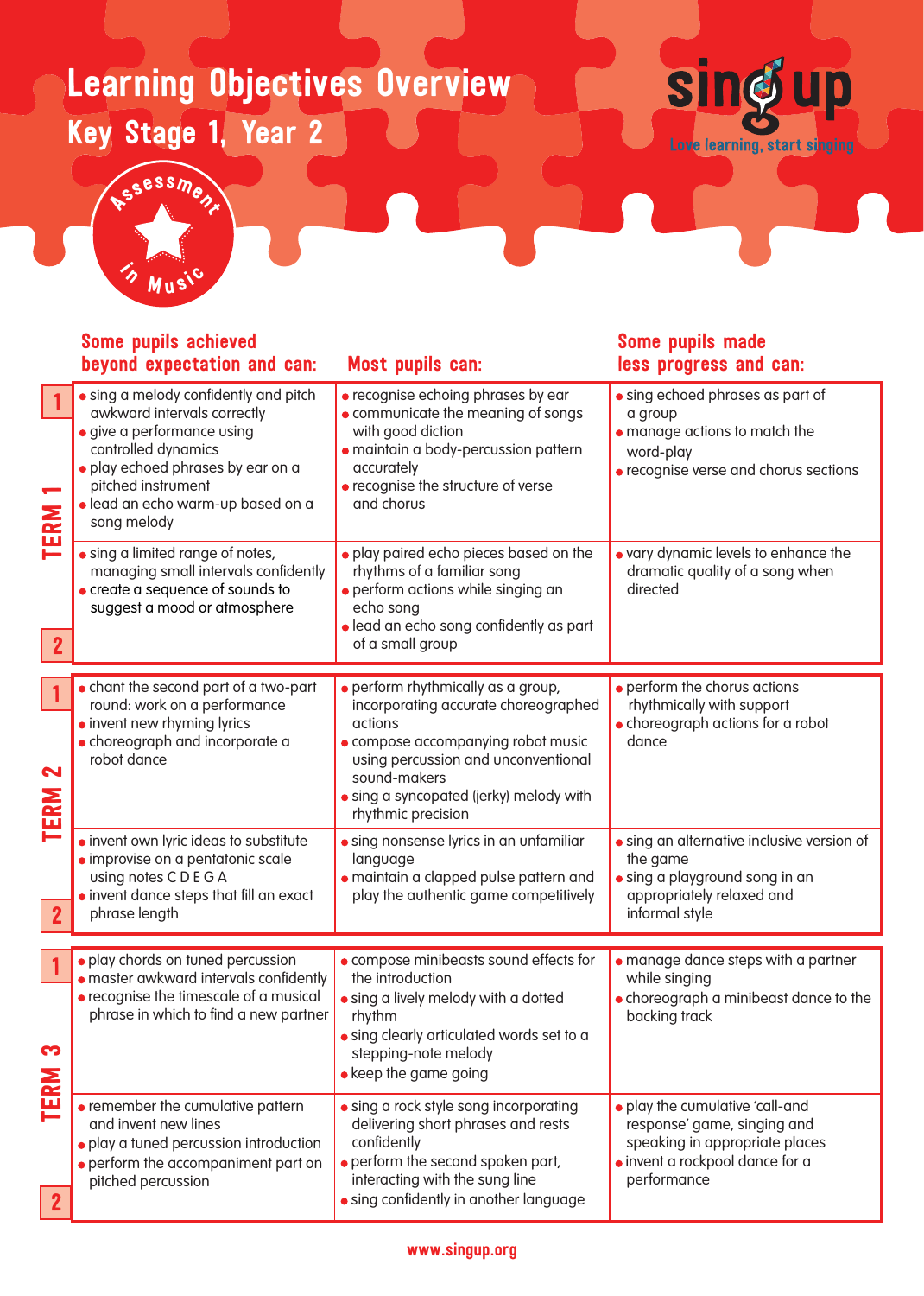## Learning Objectives Overview Lower Key Stage 2, Year 3





#### compose and perform pentatonic ostinati independently lead an echo song and/or sing the response as a solo sing the second part of a round **•** sing echoed phrases rhythmically sustain an ostinato accompaniment on untuned instruments, based on a phrase from the song **•** perform an ensemble song with actions and accompaniments to an audience sing a melody tunefully with a sense of shape **•** play an ostinato on the pulse improvise short rhythmic or instrumental 'in-fill' phrases to accompany a jazz swing song improvise around two chords in 4/4 time and create satisfying musical patterns sing in a relaxed jazz style making a feature of 'blues' notes, sung accurately maintain a two-chord accompaniment using tuned percussion maintain a second part, breathing appropriately at the ends of phrases choreograph moves and actions to replicate a swing band performance sing a traditional call-and-response song as a soloist create a partner rhyming line to extend the lyrics perform actions while singing: accompany with tuned percussion **• insert extra syllables while keeping**  in time **sing a gospel song in the appropriate**  style with accurate pitching **• invent suitable actions for a stylish**  performance contribute suitable actions for a stylish performance **sing a gospel song in the appropriate**  style with reasonable awareness of correct pitching **sing a traditional call-and-response**  song as part of a solo group **create new clapped rhythmic** ostinato to accompany the verses • adopt different roles in performance: rapper and accompanist sing a film musical song in an appropriate style use clear diction to deliver fast-moving word-play lyrics clearly to an audience **•** create a performance with sound effects, movement and solo or solo group roles maintain rhythmic accuracy while chanting a rap: make sudden and dramatic dynamic changes create new verses from sets of rhyming words pick out some phrases from the melody by ear manage scat vocals **•** sing to convey the uplifting mood **•** sign the song with BSL, Makaton or invent their own gestures maintain a harmony part in a small group play simple tuned and untuned accompaniments sing one part of a two-part round maintain accurate pitching of a descending stepping-note melody create new performances based on other numbers compose and perform call-andresponse rhythmic pieces work on a group performance with a more challenging clapping pattern sing a syncopated melody with rhythmic accuracy sing in two groups as a call-andresponse piece sing a traditional clapping song game in four-time create a performance with actions and props TERM 1 TERM 2  $\mathbf{C}$ 2 1 2 1 1 2 Some pupils achieved beyond expectation and can: Most pupils can: Some pupils made less progress and can:

#### www.singup.org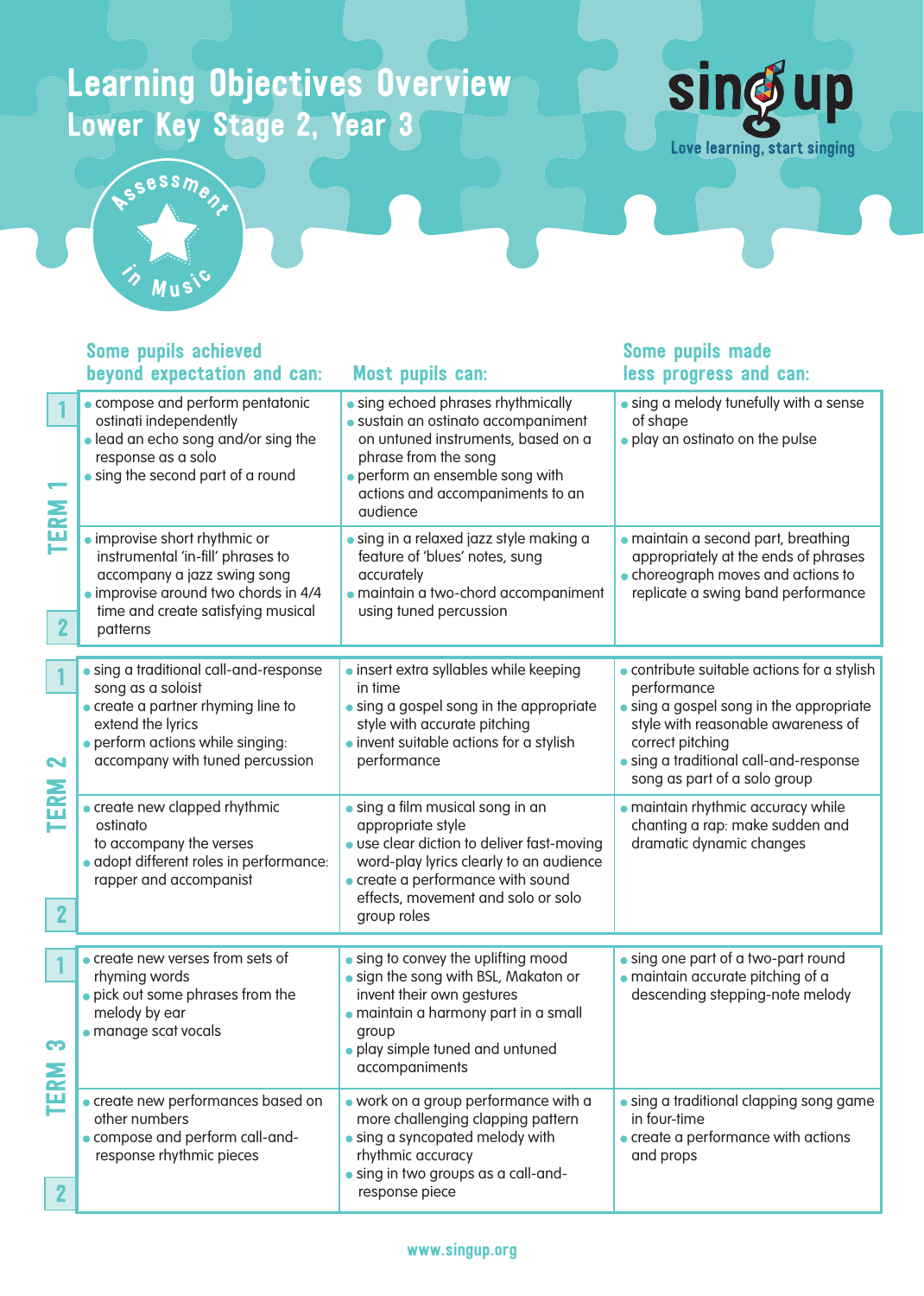## Learning Objectives Overview Lower Key Stage 2, Year 4





#### **·** improvise short pentatonic patterns using voices and 'blues' notes perform a song in pairs with their own lyrics and actions **• identify the number of bars in**  phrases of different lengths sing short melodies as a solo/small group with a sense of shape and expression accompany a song with a rhythmic ostinato played over the beat **sing a song while moving to the beat**  sing short melodies with a sense of shape and expression **.** invent gestures or dance moves for a song sing a second part of a song accurately, with expression and with changes of tempi play an accompaniment on ukulele or guitar **·** improvise a melody using tuned percussion sing a second part of a song with sound effects **• play an accompaniment on tuned**  percussion, iPad or tablet app write new words for a song **•** sing a song with some actions play a one-note accompaniment play a simple two-note ostinato compose a piece of music creating different sounds for the weather **.** listen to a piece of music which describes the weather recognise simple notation related to football team names **•** sing with clear articulation recognise simple rhythmic notation **•** perform the link football rhythm for a class rondo and continue with their own composed melody **•** sing the song with actions for the characters play the famous football rhythm sing accurately showing an awareness of phrasing and shape of melody compose a short rhythmical piece based on calypso rhythms **sing in unison and in parts clap accurately rhythms from the song:**  clap their own name rhythms show an awareness of melodic shape **• improvise very simple rhythms on**  one note **sing a song in unison and can sing**  confidently in two parts create a backing for a rap, and perform their rap confidently and rhythmically sing in unison and add some simple movement to the performance **create ostinati patterns on pitched**  instruments create a simple backing track for an accompaniment to their rap **sing the song in unison**  sing a song in unison with well-tuned higher notes: sing confidently in two parts **sing in two parts shaping the phrases**  and controlling their breathing for each phrase create a simple eight-beat body-percussion pattern **•** sing in unison with increasing TERM 1 TERM 3 B RM 3 1 2 1 2 1 Some pupils achieved beyond expectation and can: Most pupils can: Some pupils made less progress and can:

**•** create rhythmic patterns which can be played on tuned or untuned percussion create a rap about making new friends performing with their own backing track confidence 2

#### www.singup.org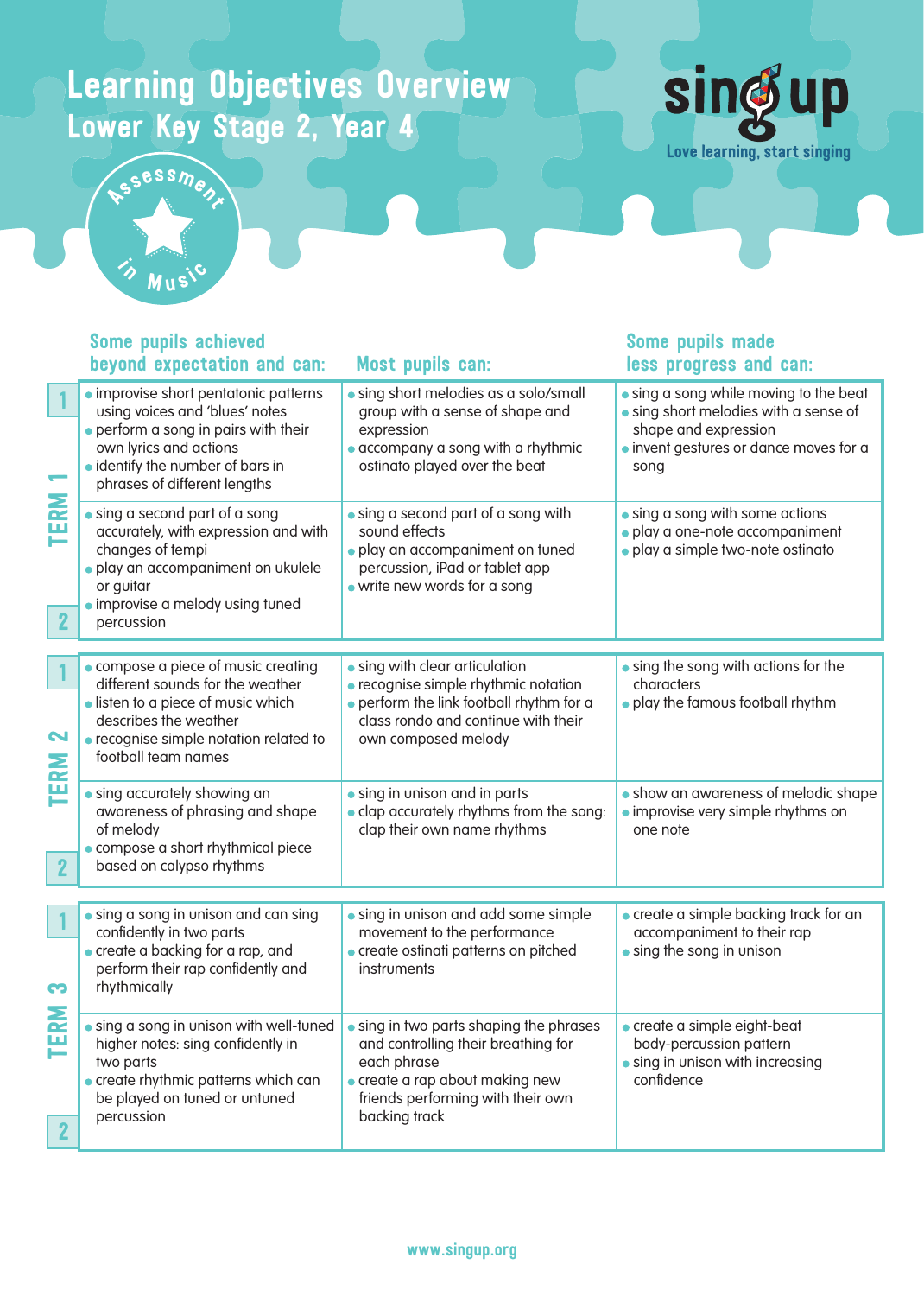# Learning Objectives Overview Upper Key Stage 2, Year 5





#### record a range of sounds of different timbres and sequence them with pictures create and perform a melodic ostinato, keeping in time with the song sing phrases in tune, sustaining long notes for their full length perform different rhythmic patterns to accompany a song use a variety of sound-makers (acoustic and electronic) for 'bone effects' perform in a group, keeping time together use mime and actions to underpin the words change tone and dynamics to suit the meaning of the words **sing accurately and with expression,**  warming the tone on the longer notes sing a second part to the main melody compose a short descriptive piece using the interrelated dimensions of music (elements) describe the history and purpose of a song write lyrics for a new verse sing a song melody with increasing confidence improvise a short pattern in response to the call **Mama don't allow** accompany the song using chords **•** sing the song with expression, and in two parts write lyrics for a new version of the song including appropriate actions can correctly identify the change of chord create a drone accompaniment write words for a song and confidently create a melody over the chord sequence sing the melody and then play the melodic riff by ear play the melodic riff starting on D sing the songs with expression and feeling sing in unison **.** sing the song in three part harmony create a gentle piece of music with a graphic score sing in two parts and explain the purpose of the song • create and play a simple drumming part to accompany the song improvise nonsense words for a new lullaby sing independently in three part harmony, and adopt a solo role play a simple accompaniment to a song sing with increasing confidence and accuracy play a single line of an accompaniment chant a rap composed by the group choose instruments to create a short soundscape TERM 1 TERM 2 2 1 1 2 2 1TERM 3 Some pupils achieved beyond expectation and can: Most pupils can: Some pupils made less progress and can: